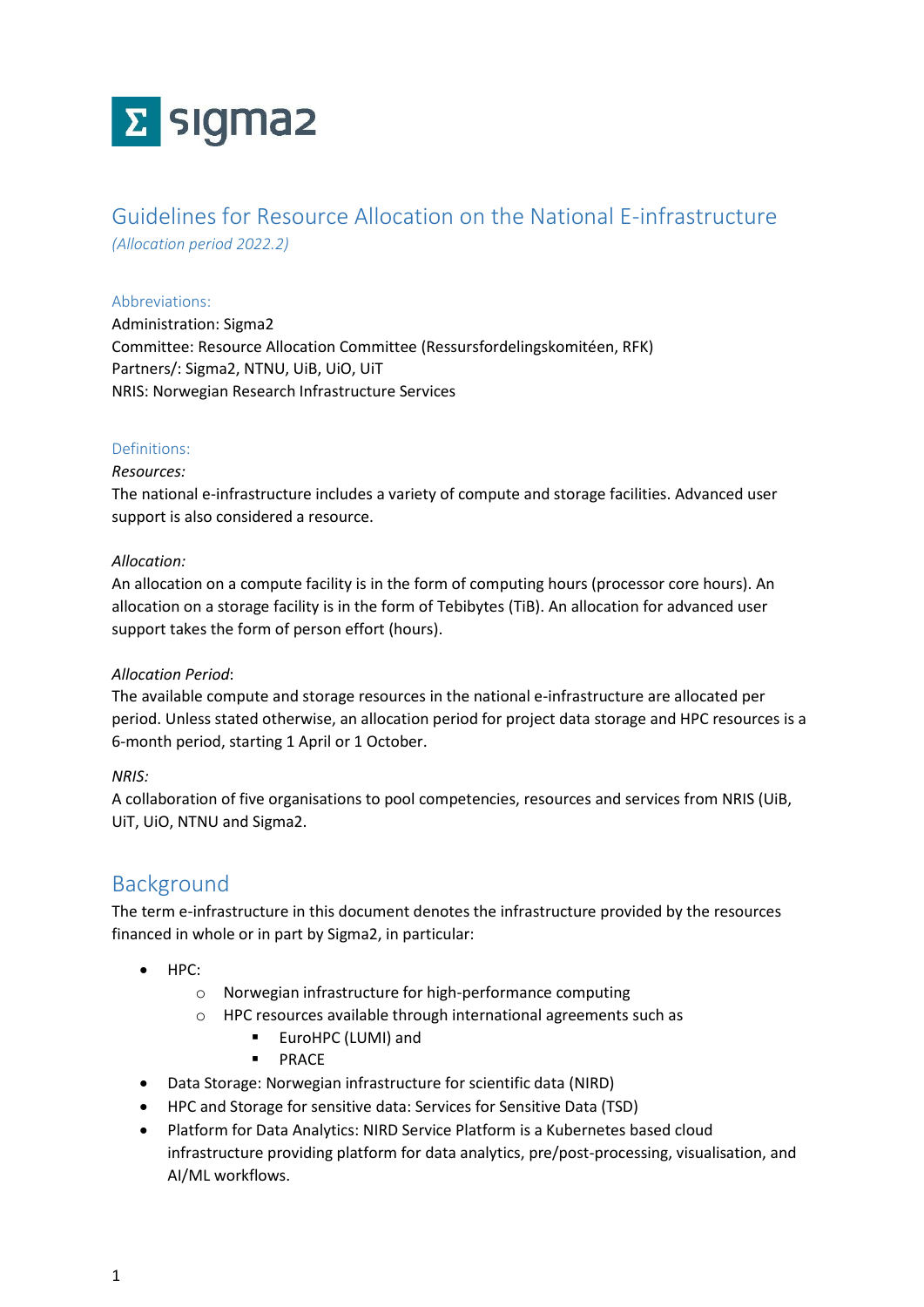The e-infrastructure provides a compute- and data infrastructure with related support services for research and education financed by the RCN or ministries. The infrastructure is available for all research and education supported by public funding, including individuals and groups in all scientific disciplines at Norwegian universities, university colleges, Norwegian hospitals and research organizations. In addition, the infrastructure may be available to commercial research which contribute to the funding of the e-infrastructure.

Sigma2 AS has the strategic and operational responsibility of the e-infrastructure.

The Board of Sigma2 appoints the Resource Allocation Committee<sup>1</sup>. The Committee evaluates proposals based on scientific merit and the evaluation of science of the research activity and documented needs. The resources are allocated by the Committee to individuals, groups and projects.

The Committee reports each year to the board of Sigma2. The report shall include statistics on allocations, usage and approval rate for proposals, as well as an assessment of resource access. The report shall also include a high-level evaluation of the quality of the proposals, project results and future needs.

The resources shall be open to all scientific disciplines and access to the resources is granted based on submitted applications. Large proposals might be subjected to application performance evaluation.

# **Organization**

The Committee meets before the start of each allocation period to decide on the allocation of available resources to projects for the upcoming period.

A minimum of five Committee Representatives are required to make the meeting quorate.

The Administration takes care of the secretarial tasks for the Committee.

- The Administration maintains contact with projects that have (or would like to have) access to the resources in the e-infrastructure.
- The Administration prepares the Committee meetings to enable the Committee to evaluate the proposals, and to allocate the available resources.

## Working Group

Prior to the Committee-meeting, a working group, whose members have good knowledge of the characteristics and status of the resources and of the (existing) projects that use the e-infrastructure, meets. The aim of the working group is to support the Committee in the technical evaluation of the proposals. For each proposal, the working group gathers information about the usage of the facilities by the projects, in particular concerning efficiency, scalability and relevance of the applications.

The group comments on the combination of the requested resources and the software needs, the feasibility of using the resources, the efficiency of the software and any other technical aspects that could be relevant information for the evaluation. Regarding storage applications in particular, the group also suggests the location of the primary site over the two NIRD disks, on the basis of operational considerations. For consumable resources, such as Tebibyte of storage, the RFKwg

<sup>1</sup> [Mandate for Research Allocation Committee for e-infrastructure](https://www.sigma2.no/sites/default/files/media/Dokumenter/824083-eng-mal-mandat-korr-scan.pdf)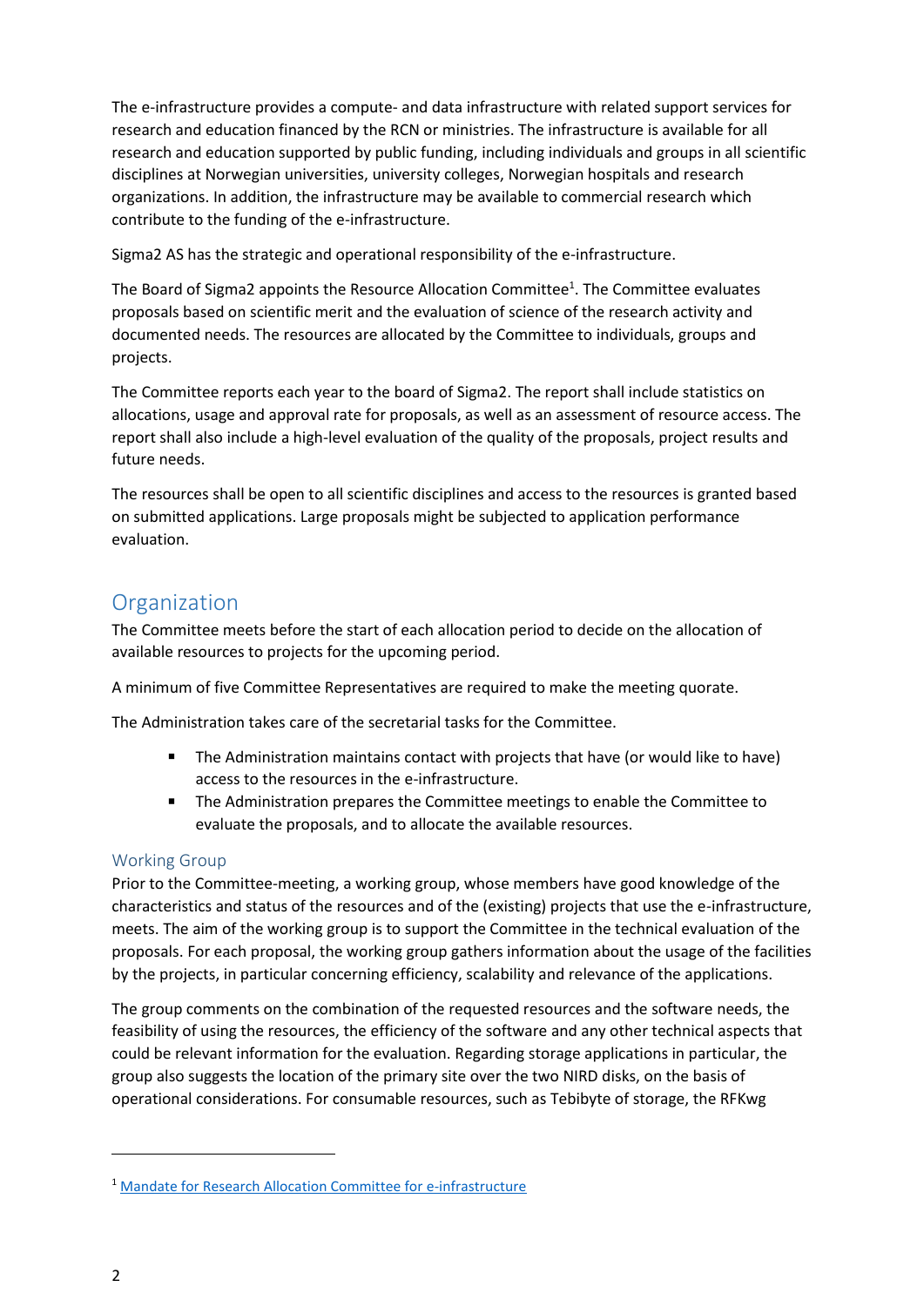suggests the amount of TiB available for allocation in the given period and might give recommendations to the administration regarding needs for future expansion.

# Principles for proposal-based resource allocation

A primary task of the Committee is to evaluate the proposals and decide on the allocation of the available resources. This includes the distribution of research projects over the available facilities to best ensure optimal utilization of the resources.

The following principles form the basis for the evaluations and allocations by the Committee:

- Transparency: The criteria for assessing proposals and details of the evaluation process are published before applicants submit proposals. The criteria define how the Committee operates and manages the evaluation process.
- Assessment: The Committee may use external experts to (i) assess the scientific merit of proposals against the published criteria and to (ii) assess the technical feasibility of proposals.
- Confidentiality: The Committee and the Administration treat proposals in confidence. Those who advise the Committee are required to do the same.
- Prioritization: Proposals may be prioritized for access, by assessing the merit of each proposal against general or published criteria for assessment and against other proposals.
- Managing Interests: All participants in the evaluation and allocation process (including the Committee members) are required to declare interests so that any conflicts are identified and managed.
- Reporting: Applications might experience reduced allocations due to missing publication reporting. This is further described in the application form and allocation letters.
- Fairness to Science: The evaluations and allocations must be fair to the science proposed, rather than to an individual applicant, group or institution.

## Proposals

The Committee issues calls for proposals twice a year:

- A call in January/February, with allocations effective 1 April
- A call in July/August, with allocations effective 1 October

Researchers may apply for allocations on one or more facilities, and they can apply individually. Researchers working in the same unit or group (or on the same project) are encouraged to submit a single proposal. For research projects handling non-sensitive personal data, it is not required that researchers submit a separate proposal for each research project, that is multiple research projects with overlapping activity may submit a single proposal. In cases where projects are handling sensitive data, there must be an application per authorized research project. Special needs for resources or support must be stated in the proposal. If additional applications for the same period are received, the last application will always override the previous applications.

The Administration maintains communication with the applicants about the status of their proposals and may request additional information to ensure completeness and correctness of the proposals. The tasks of the Administration include:

Preparation and publication of the calls for proposals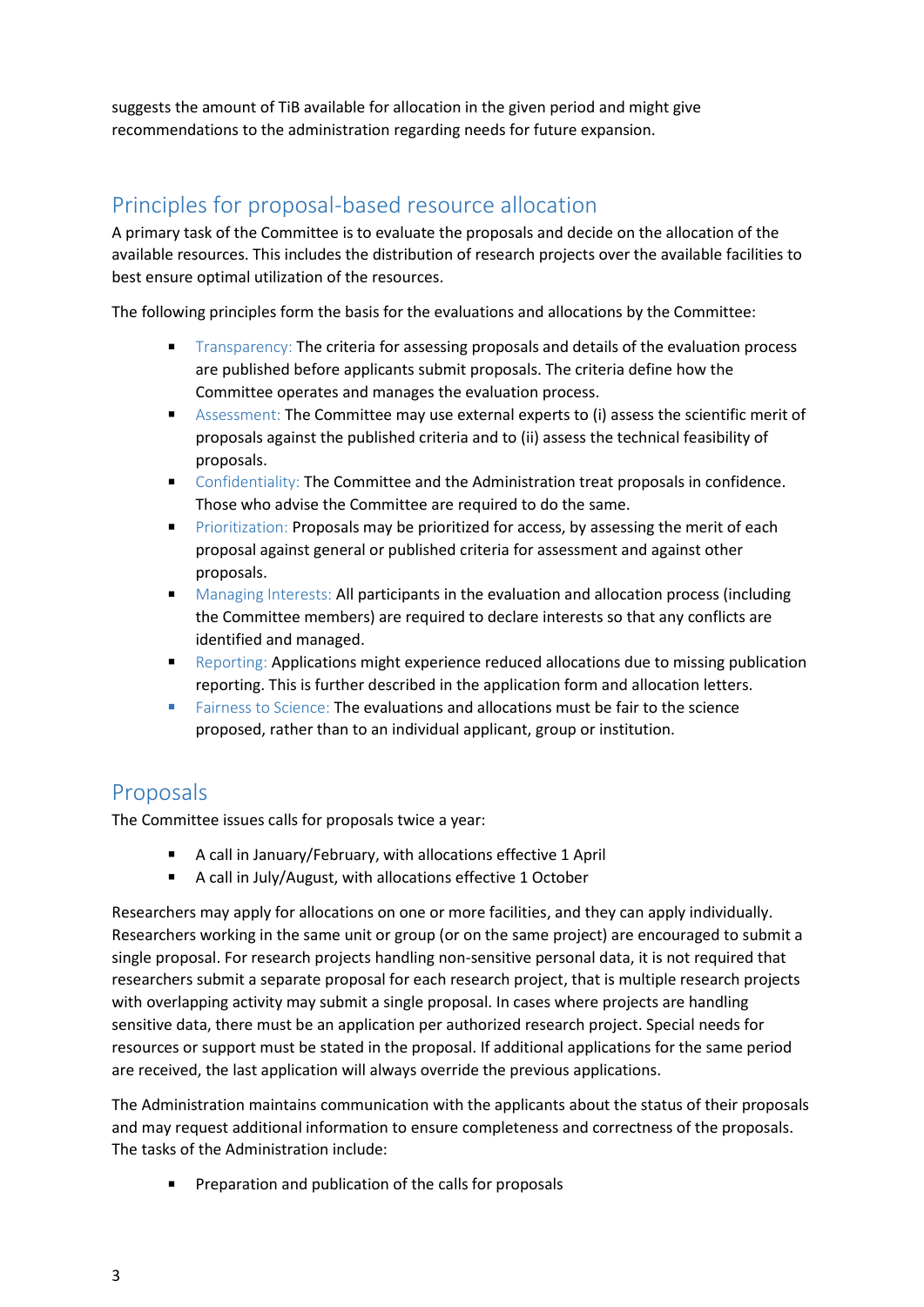- Maintenance of web pages with information for users (and potential users) on the einfrastructure
- Communication of the results of the evaluation and allocations to the applicants

Proposals must include sufficient information for the Committee to be able to judge the scientific quality of the proposed activity and judge the type and quantity of resources requested. Essential elements of each proposal are:

- Details regarding the applicant
- Details on how the (research) activity is funded
- The type and amount of resources requested
- Software needs
- Data Management Plan (if storage is requested)
- Replication Policies (if storage is requested)
- Core count and core memory needs
- A brief project description
- Expected measurable output (PhD degrees, master's degrees, scientific publications, patens, others).

The applicant must either have a permanent position or be a postdoctoral fellow or temporary employed researcher at his/her home institution. Research proposals are granted resources if they are financed by public funding, i.e., money from governmental sources (e.g., the Research Council of Norway, ministries, the European Union) to individuals, organizations or entities (e.g., universities, university colleges, research institutes).

Applications for quotas can span over multiple allocation periods. However, for multi-period applications, the applicant shall confirm the requested quotas for the next period by the deadline for the specific call. Applications not verified within the deadline are not case handled.

**Additional conditions for proposals to TSD – Sensitive Data Services:** Research projects that have obtained approval from the data protection authority of reference (Regional Ethical Committee, Norwegian Center for Research Data, Datatilsynet or similar) may apply for TSD resources if:

- the project needs HPC resources for sensitive data and/or
- the project needs capacity storage for sensitive data

A condition to use TSD services is to have a TSD-project (indicated by the alphanumeric code *pXXX*). It is responsibility of the applicant to get a TSD-project prior sending an application for resources to Sigma2.

If the application is granted, the allocated resources will be assigned to the pXXX project indicated in the application form. Checking of permits and formal approval of projects is the responsibility of TSD operations at UiO/USIT and not the responsibility of the Committee. Allocated quotas apply to the actual period regardless of when the TSD-project has been activated.

**Proposals to the NIRD Service Platform:** Researchers that have a data storage project might apply for access to the resources on the NIRD Service Platform. Applications can be submitted at any time during the year by sending a mail to contact@sigma2.no. Further guidance will then be provided.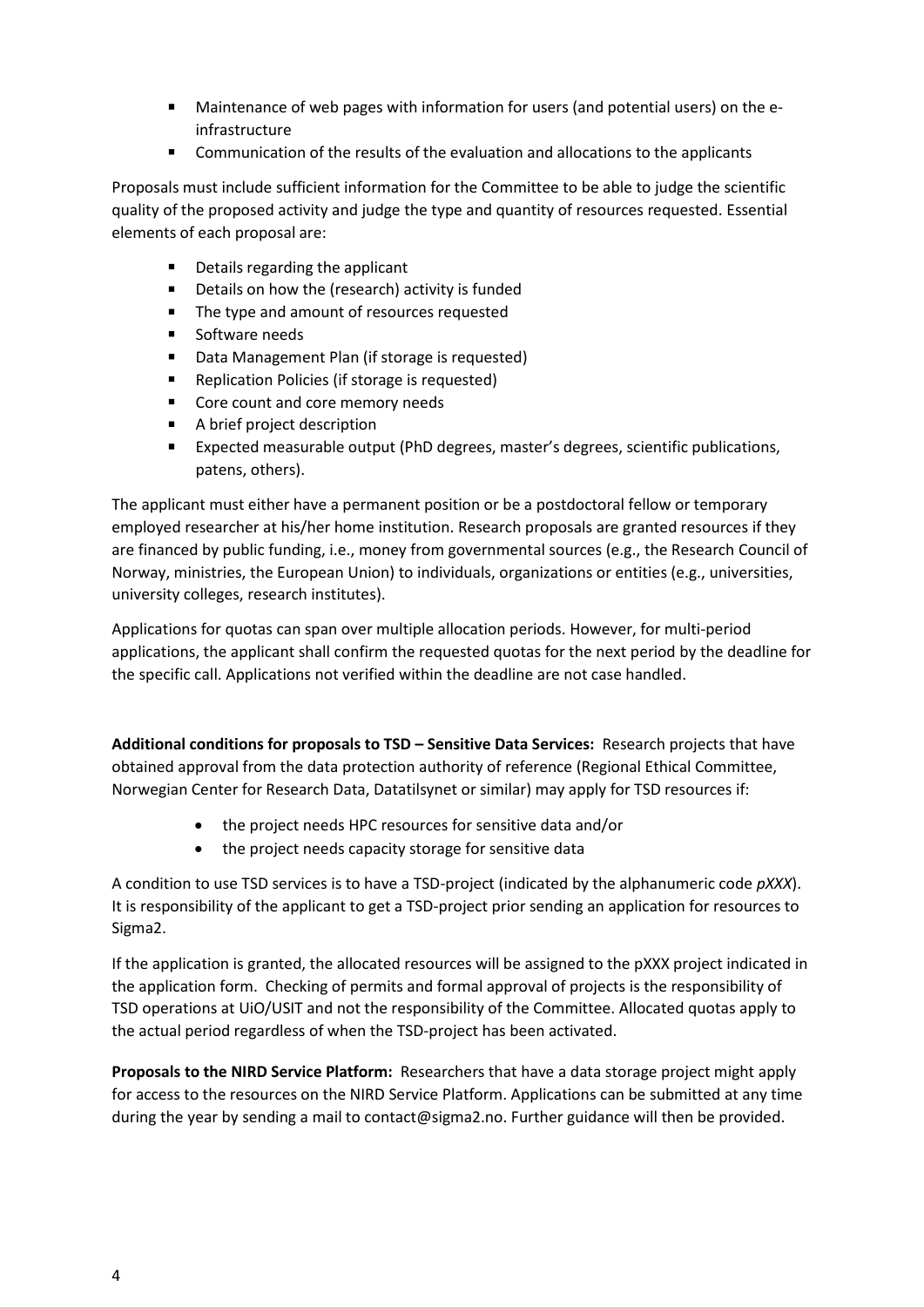## Proposals submitted outside the regular calls

If a project exhausts its allocations before the end of the on-going allocation period, the project manager can submit a request for an extra allocation for the remainder of the period. There are no deadlines for such requests. Requests for extra allocations are subject to available capacity on the facilities. This also applies to proposals submitted outside regular calls. HPC applications submitted after the deadline and extra applications granted in part or full will receive a lower scheduling priority than ordinary applications. This does not apply to applications for new projects.

#### Proposals for small scale exploratory work

To explore feasibility of the e-infrastructure, it is possible to apply for a small-scale allocation through a free-text email to contact@sigma2.no in which purpose, anticipated resource needs, software needs, and duration is described. The maximum small-scale allocations for compute and storage resources are 20 000 CPU-hours and 500 GiB storage on HPC, or 5 TiB storage on NIRD. Small scale proposals may be submitted outside regular calls.

## Contribution Model

HPC, NIRD storage services and TSD services are subject to the User Contribution Model. The cost of the resources depends on the funding supporting the research project.

In 2021 Sigma2 signed a new collaboration agreement with our partners, the BOTT-universities (NTNU, UiB, UiO and UiT). This new agreement requires that all projects need to contribute. The cost for all services is based on cost models consisting of actual cost elements from service suppliers for operational cost and investment costs. Advanced User Support (AUS) is not included in the cost model for any service and is free of charge for all categories (except category C) but subject to evaluation.

Also, projects participating in EU programmes will continue to be exempted from contributing. For this to be valid, projects participating in EU calls, planning to use the Sigma2 e-infrastructure need to consult with us on resource usage before the application to EU is sent. Only agreed resource usage will be exempted.

Detailed information about the User Contribution Model is available here: https://www.sigma2.no/user-contribution-model

## Evaluation and allocation

The Committee evaluates proposals for access to the e-infrastructure. The evaluation of proposals can include:

- The scientific merit of the proposed activity
- The need for access to the requested resources
- The feasibility of using the (requested) resources for the proposed activity
- Previous usage

When deemed necessary, the Committee may require and use additional information in the evaluation process, e.g., from experts in the scientific and technical area of a proposal, or experts in techniques for efficient resource utilization. Proposals for large allocations may be sent to external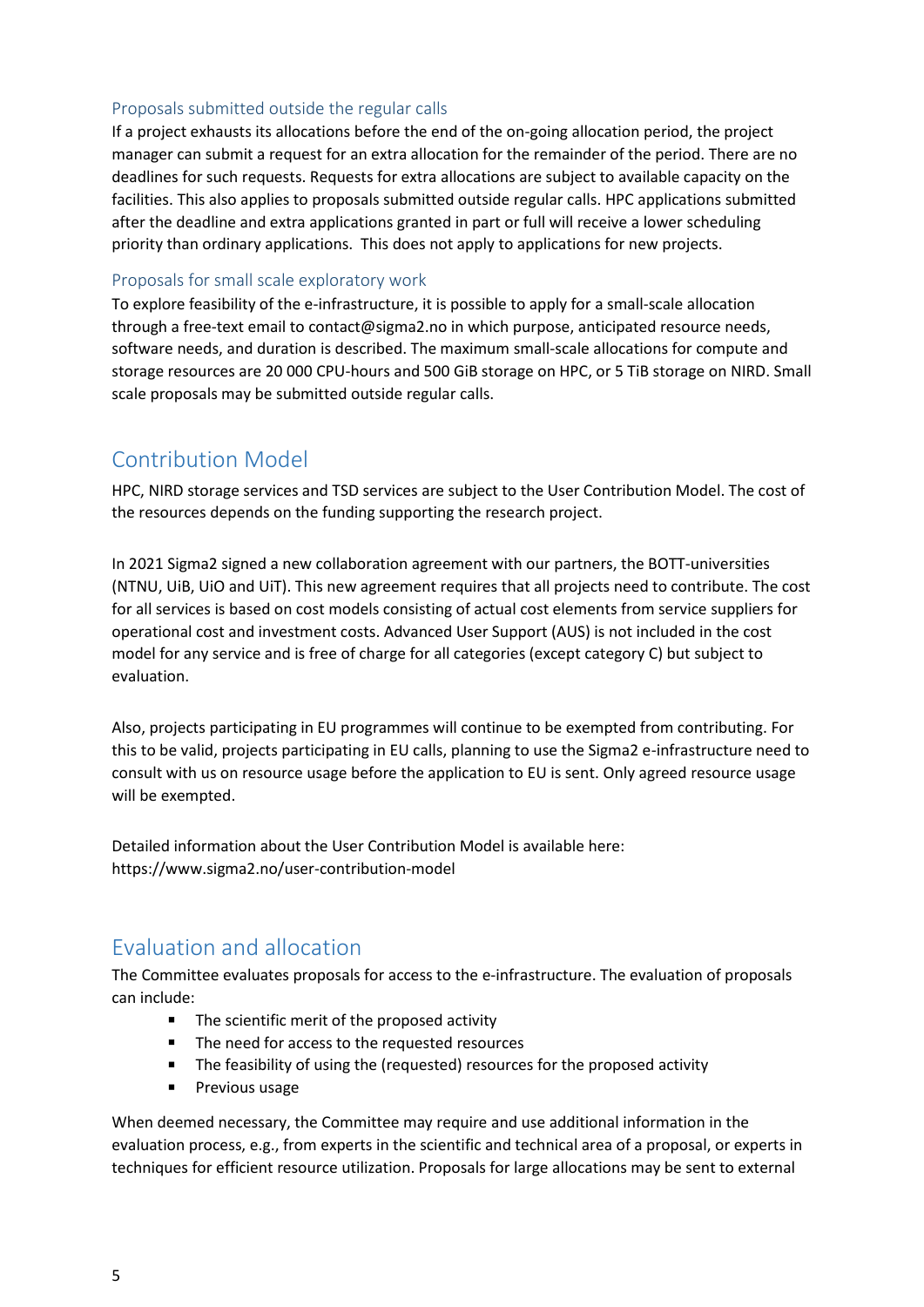experts. Applicants should not reply to the experts' written assessments prior to the evaluation of the proposals.

The Committee assigns allocations based on the evaluation of the proposals:

- For continuation of a project that spans multiple allocation periods, resource usage in preceding allocation periods is considered.
- For the continuation of a project that spans multiple allocation periods, recent research output is considered.

After each allocation meeting, the Committee produces a list of all proposals, including allocations applied for, approved allocations and a brief motivation for the decisions.

Allocations are granted per allocation period, i.e., a project may apply for, but is not granted allocations for multiple periods. This limitation is needed to be able to take into account (i) changes in the total amount of allocations requested (by all proposals) for each new allocation period and (ii) regular changes in the available resources/facilities. Limiting the allocations per period, allows that the projects are treated equally (or projects are prioritized) in the allocation decisions for each new period, independent of the time when the proposals for these projects were submitted.

The Committee has the right to modify the requested allocations by:

- Modifying the total allocation for the project in each allocation period
- Granting allocations to other resources than those applied for

Considerations in modifying the requested allocations in a proposal are:

- The quality of the proposal and outcome of the evaluation
- The total amount of allocations requested (for all proposals) versus the total amount of resources available.
- The history of the applicant/project, e.g., in terms of requested allocations and actual usage in previous allocation periods, and scientific output
- How well justified is the request for access to specific platforms compared to more generic capacity resources.

The Administration can directly handle proposals for allocations on compute or storage facilities in case there are sufficient (unused) resources available on the requested facilities.

Proposals for small projects (e.g., for porting or testing purposes) will not be assessed by the Committee and are processed directly by the Administration.

# Conditions on allocations

The following allocation principles are in effect for allocation of storage and compute resources:

- The Committee may at any time, revise the allocations for a project during an allocation period. In such case, the project responsible shall be informed and the reason stated.
- The allocations may only be used for the purposes described in the proposal. Abuse may result in a revision of allocations.
- The Committee and the Administration cannot be held responsible for any damage that results from usage of allocations granted by the Committee.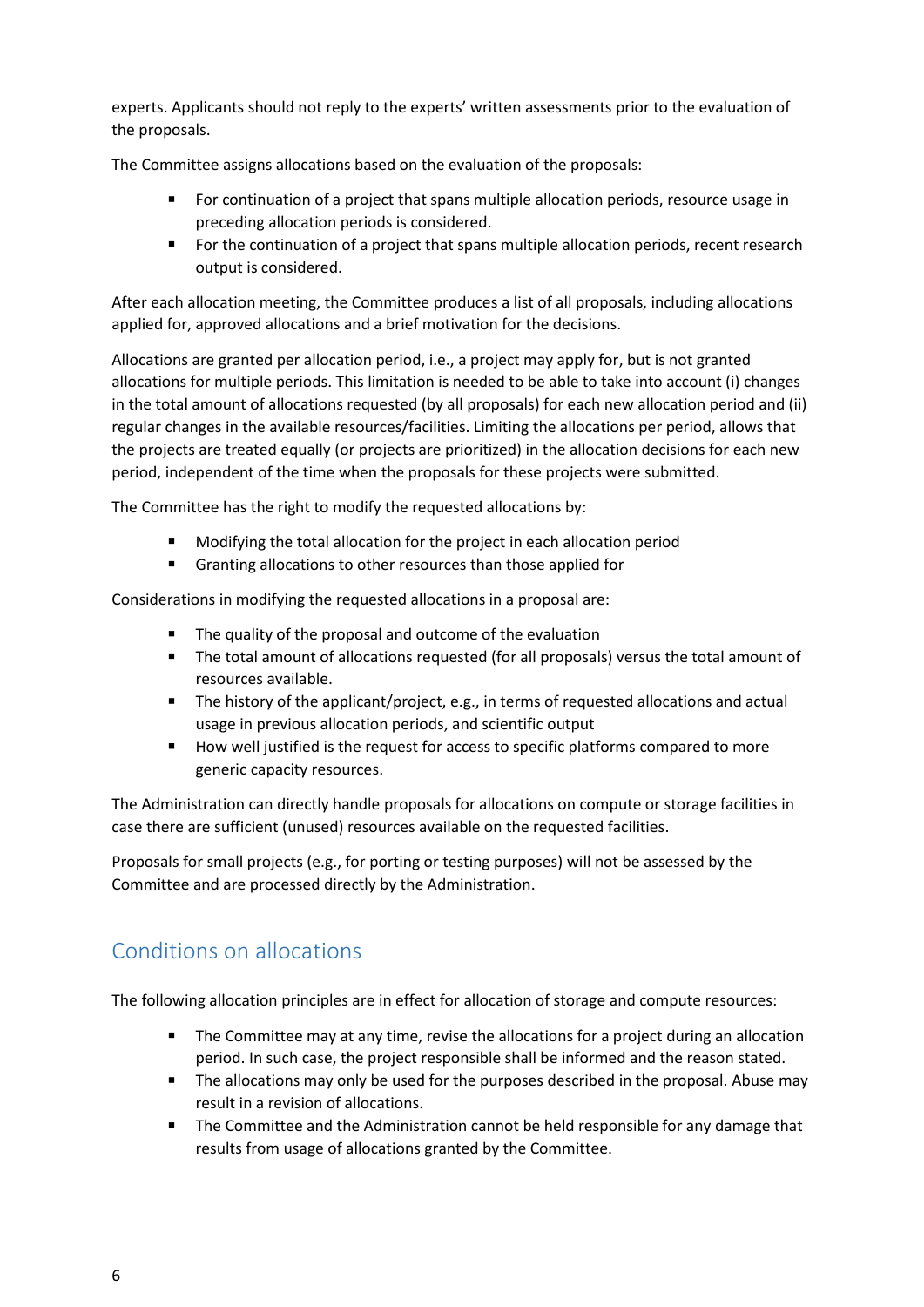Projects granted access on the compute and storage facilities are required to provide a list of all publications resulting from the use of these resources. Such reporting must be performed through the Norwegian research publication registry, Cristin (www.cristin.no).

Registering publications is compulsory for all projects granted access to the national e-infrastructure. Scientists having access to both storage and compute resources must register publications connected to both projects. It is the duty of each project responsible to ensure that relevant publications are reported to the Cristin system and tagged with the correct funding source. Projects are required to acknowledge the use of the national e-infrastructure in their publications.

## Specific guidelines for allocation of compute resources

- a. Projects that have not registered publications in Cristin in the last three years before the period applied for, and which have received and used allocations before this three-year period, will not be granted resources.
- b. Unused compute allocations at the end of an allocation period cannot be transferred to a future allocation period.
- c. The Committee might scale down applied computing time due to resource limitations, either generally or for specific project applications.
- d. Applications submitted after the deadline, will in general be granted non-priority CPU allocation only. This does not apply to new projects. The Committee may deviate from this general rule in specific cases.
- e. The Committee tacitly assumes resources being used evenly (approximate linear usage) throughout the allocation period. For projects using significantly less than this projected usage (underusing), part of the allocation might be transferred from priority to non-priority time.
- f. Allocations below 1% of a system's available RFK capacity might be decided by the Administration.
- g. Regarding access to LUMI:
	- a. A project may apply for LUMI resources through the regular resource application in the Metacenter administration system. If resources are granted, the users will be granted access through the Puhuri portal, which is linked to LUMI.
	- b. Access to Sigma2s LUMI resources is currently limited to users with a Feide account.

## Specific guidelines for allocation of storage

- a. Allocation of storage resources below 25 TiB is delegated to the Administration (do not require the authorisation of the Committee).
- b. New projects / applicants are normally not granted more than 10 TiB in the first allocation period. Projects that need more storage can apply for extra allocation during the allocation period (see c.)
- c. Extra-allocations between calls for applications can be processed and authorised by the Administration for requests up to 25 TiB. Requests above this limit should be forwarded to the Committee if urgency is justified.